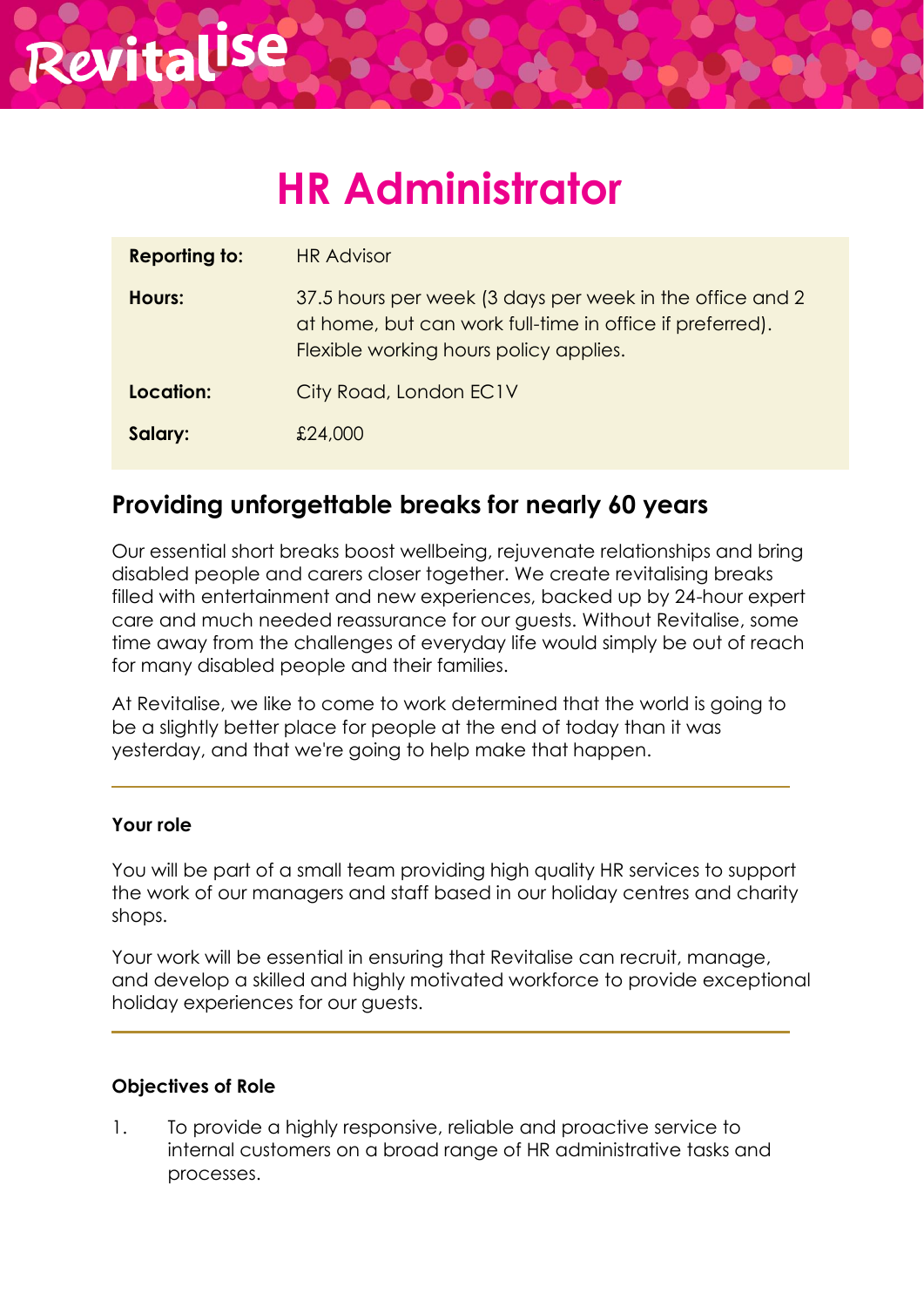- 2. To ensure that all communications and documents on staff-related matters are produced and sent out on time and that records we hold on our staff are up to date and accurate at all times.
- 3. To support the Director of People and Culture and the HR Advisor on carrying out specific projects including the development of new processes and systems.

## **Specific duties will include:**

- Being a first point of contact for queries from staff and managers on HR and training issues and responding directly, or referring more complex queries to the HR Services Manager.
- End to end co-ordination of recruitment and new-starter processes.
- Completing and issuing contracts of employment
- Processing and inputting information relating to all points of the employment lifecycle including new starters; changes to job roles, pay or contractual terms; different kinds of leave; sickness absence; appraisals due and completed; training.
- Monthly collation and submission of accurate data for payroll processing by outsourced payroll provider.
- Maintaining and monitoring records of key HR and learning and development processes and prompting managers to carry out key interventions due, e.g. sickness absence meetings, appraisals.
- Collating information and producing simple reports from the People HR Information System and other records.
- Organising meetings and taking minutes, including disciplinary and grievance hearings.
- Taking the initiative to improve or develop processes or systems to improve work management and efficiency within the team making full use of available systems and software (including People HR Information System, electronic filing system, Excel, Outlook, Word, Powerpoint)
- Preparing and amending HR documents including employment contracts, new forms, standard letters, HR process guidance.
- Taking on delegated responsibilities including researching to find information - to support the progress of new projects and initiatives undertaken by the Director of People and Culture or the HR Advisor.
- Liaising with external suppliers of services, e.g. training providers, legal advisors, pay consultant, recruitment agencies, IT systems support.

## **General:**

- Complying with Revitalises policies and procedures at all times.
- Covering for other members of the team as necessary.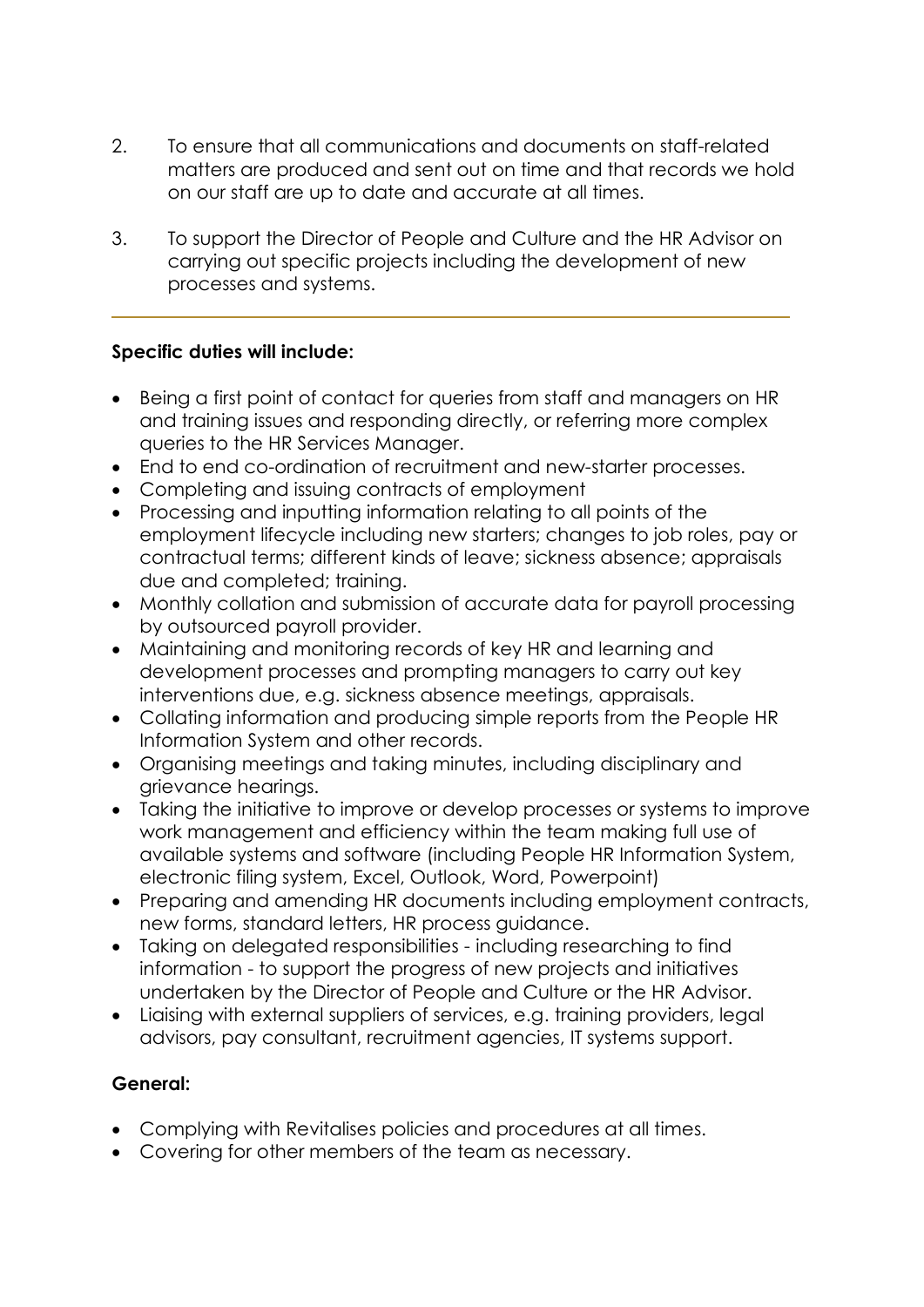- Attending and participating in team meetings and other meetings as required.
- Being proactive in reflecting on own performance and identifying and acting upon areas for improvement and development.
- Undertaking, as required, any other duties compatible with the level and nature of the post and/or reasonably required by your line manager or senior colleagues.

## **Person Specification**

We need you to write a covering letter with your CV which gives us evidence of how you meet the requirements in each numbered point listed below. Please address each point separately and fully, and in the order listed.

## **Experience**

- 1. Experience of dealing directly with the public and/or internal customers in a busy service environment.
- 2. Experience of using a range of computer software applications including Microsoft Office (Word, Excel, Outlook, Powerpoint).
- 3. Experience of working effectively as part of a team.
- 4. Experience of being proactive in developing own knowledge and skills.

## **Skills, knowledge and abilities**

- 5. Excellent attention to detail and the ability to produce work of a high quality.
- 6. Ability to manage your own workload and time effectively and prioritise a number of competing tasks.
- 7. Excellent written and spoken English with the ability to communicate effectively using telephone, face to face, written and electronic methods.
- 8. Confidence in working on own initiative.
- 9. A positive 'can do' attitude and flexibility in taking on a variety of tasks, often at short notice.
- 10. An interest in HR and employment law and keenness to lean more.
- 11. A genuine interest in working for a charity supporting people with disabilities.

## **The following are required of all roles within Revitalise. However, you do not need to address these in your application.**

• Willingness to work flexibly in response to changing organisational requirements.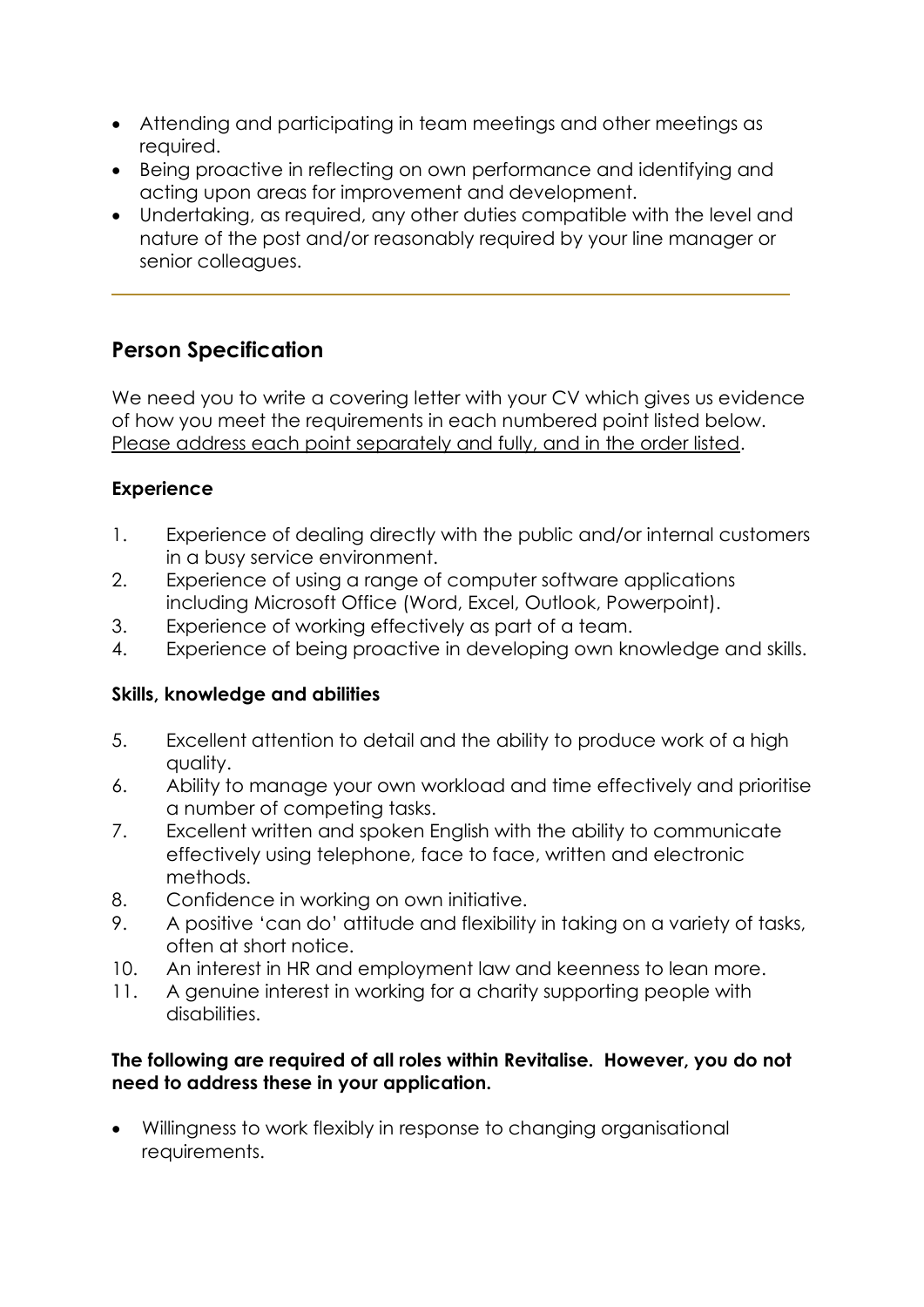• Willingness and ability to travel within the UK occasionally with overnight stays where necessary.

## **In the interview and selection process, we will be assessing candidates against the following competencies (you do not need to address these in your application form).**

| Competency |                                                  | What are we looking for                                                                                                                                                                                                                                                                                                                                                                                                                                                                                              |
|------------|--------------------------------------------------|----------------------------------------------------------------------------------------------------------------------------------------------------------------------------------------------------------------------------------------------------------------------------------------------------------------------------------------------------------------------------------------------------------------------------------------------------------------------------------------------------------------------|
| 1.         | <b>Caring and</b><br>including                   | Is passionate and professional about Revitalise's purpose to<br>$\bullet$<br>deliver a great experience for our guests<br>Strives to create a warm, supportive and enjoyable<br>$\bullet$<br>guest/customer and working environment<br>Seeks feedback to improve the team's services and champions<br>$\bullet$<br>improvement initiatives<br>Actively promotes equality, diversity and inclusion among<br>$\bullet$<br>colleagues and guests/customers.                                                             |
| 2.         | Collaborating<br>and influencing                 | Shows self-awareness, empathy and manages emotions<br>$\bullet$<br>appropriately at work<br>Welcomes feedback to improve personal style and contribution<br>$\bullet$<br>Collaborates well with other people<br>$\bullet$<br>Networks effectively internally and externally<br>$\bullet$<br>Shows sound oral communication and influencing skills<br>$\bullet$                                                                                                                                                       |
| 3.         | Understanding<br>and doing                       | Able to find and analyse relevant written and numerical<br>$\bullet$<br>information and use it to make sound judgements<br>Able to think strategically and make sensible decisions<br>$\bullet$<br>Demonstrates the necessary technical skills and aptitudes at the<br>$\bullet$<br>level that are required for the role<br>Has good writing skills at the level required for the job<br>$\bullet$<br>Plans, organises and manages time well<br>$\bullet$<br>Demonstrates compliance and accountability<br>$\bullet$ |
| 4.         | <b>Change-making</b>                             | Shows proactivity and initiative<br>$\bullet$<br>Demonstrates critical thinking - is prepared to challenge the<br>$\bullet$<br>way things are done to bring about improvements<br>Is flexible and resilient in the face of new ideas, improvement<br>$\bullet$<br>and change<br>Demonstrates innovation and creativity in service development<br>$\bullet$<br>and problem-solving<br>Actively seeks to deliver efficiency and value for money<br>$\bullet$                                                           |
| 5.         | <b>Leading and</b><br>managing (for<br>managers) | Demonstrates values-driven leadership<br>$\bullet$<br>Recruits and builds a high performing team<br>$\bullet$<br>Provides their team with clear direction and support<br>$\bullet$<br>Motivates, supports, enables and promotes the development<br>$\bullet$<br>and wellbeing of their team<br>Manages the operational aspects of their function efficiently<br>$\bullet$<br>Takes responsibility for driving through organisational plans and<br>priorities.                                                        |